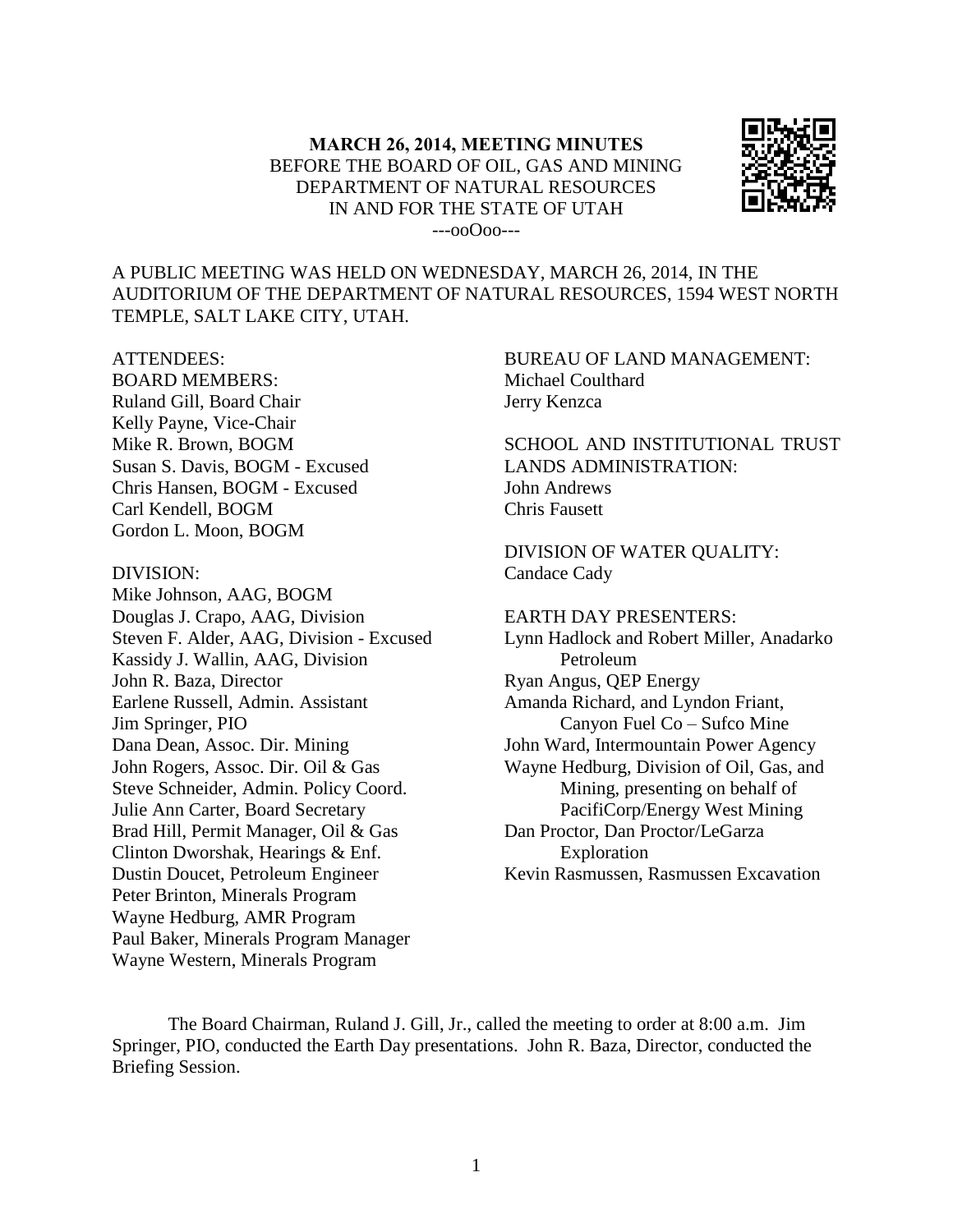### THE DIVISION OF OIL, GAS AND MINING WILL CONDUCT A BRIEFING SESSION AT 8:00 AM:

- 1. Earth Day Presentations Presentations began at 8:00 a.m. and proceeded in the following order:
	- 1. Anadarko Petroleum
	- 2. QEP Energy
	- 3. Canyon Fuel Co Sufco Mine
	- 4. Intermountain Power Agency
	- 5. PacifiCorp/Energy West Mining
	- 6. Dan Proctor/LeGarza Exploration
	- 7. Rasmussen Excavation
- 2. Legislative Update

Steve Schneider, Administrative Policy Coordinator, gave a brief update on legislative actions since the close of the session. SB 213 was passed, and we are awaiting possible vetoes. The veto date is April 2, 2014. Bills will become effective on May 13th. The budget was successful and we will get extra funds for the Oil and Gas Programs' e-permit rewrite.

- 3. Other
	- Michael Coulthard of the Bureau of Land Management answered questions on the Master Leasing Process. Information on the Master Leasing Process is available on the BLM's website at www.blm.utah.gov/ut.
- 4. Next Month's Agenda and Division Calendar
	- The next Board Hearing is on April 23, 2014.
	- The quarterly Collaborative Meeting in Vernal is scheduled for April 10, 2014. USTAR will give a Black Wax Workshop.

# 5. Opportunity for Public Comment

The Board Chairman opened the meeting for public comment. No members of the public came forward to comment.

# THE BOARD WILL HEAR THE FOLLOWING MATTERS AT 9:00 AM:

*Please note: Transcripts of the formal items will be available for review at the Division offices approximately fifteen business days after the hearing date. Copies of individual transcripts may be purchased by calling Atkinson-Baker at (800) 288-3376 and requesting Job No. A70AC5F, and the individual docket number.*

1. Per Acre Bonding Costs for Small Mines and Exploration – The Division will present information about average costs per acre for reclamation, followed by an opportunity for public comment. The Board will be asked to approve a figure that will be used for bonding small mines and exploration operations.

Time: 9:14 a.m. - 9:26 a.m.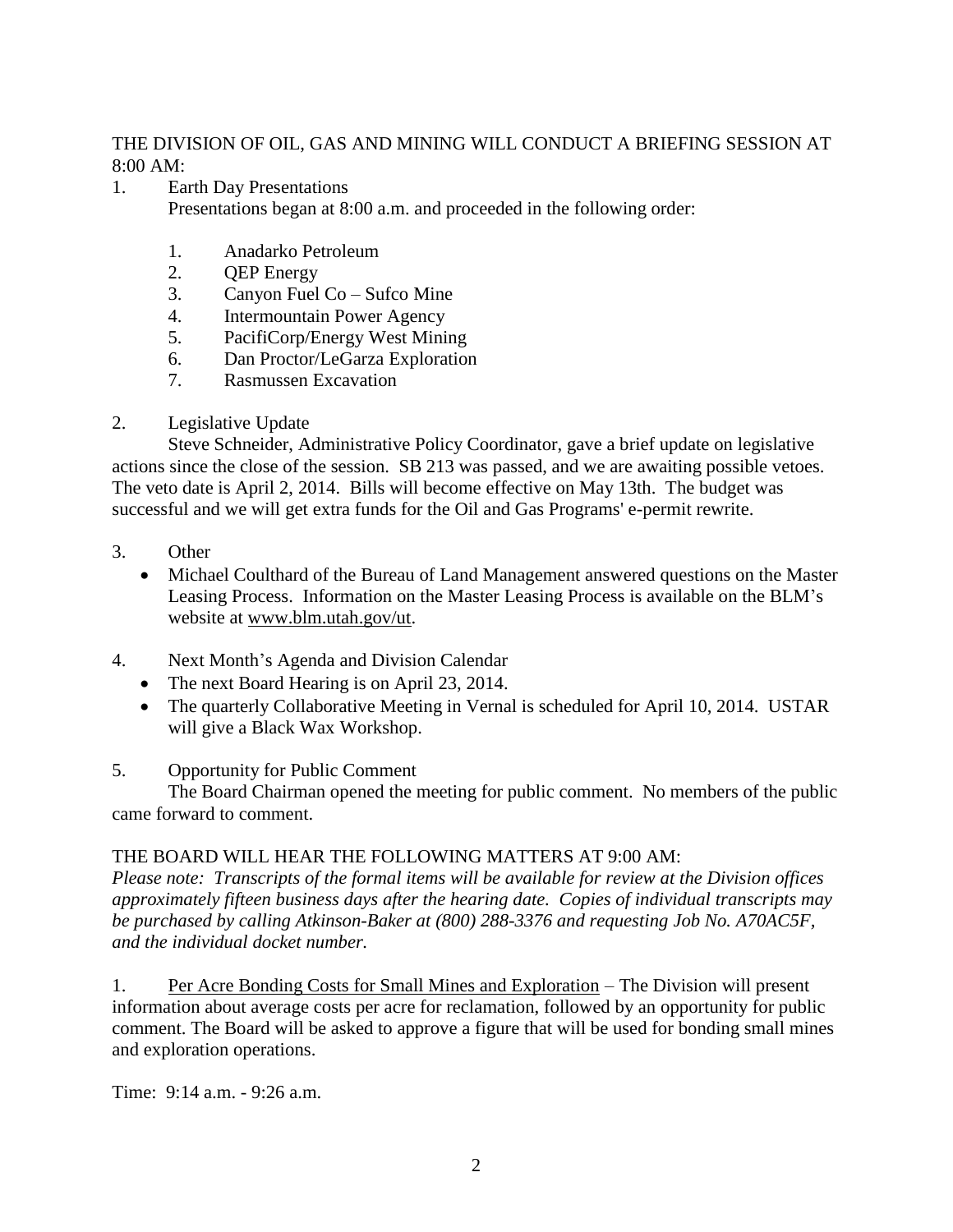Board Members present - Ruland J. Gill, Jr., Chairman, Kelly L. Payne, Vice-Chairman, Michael R. Brown, Carl F. Kendell, and Gordon L. Moon. Chris D. Hansen and Susan S. Davis were excused.

Counsel for the Board - Michael S. Johnson, Assistant Attorney General, Natural Resources.

For the Division – Wayne Western, Minerals Program.

Mr. Wayne Western, UDOGM Minerals Program, gave a presentation to the Board on how bond amounts are calculated for Small mines and Exploration Projects. Title 40 Chapter 8 Section 14 (1)(c) requires the Division to give a presentation to the Board every year on how the Division of Oil, Gas, and Mining calculates bond costs. The purpose of this is to give members of the public the opportunity to comment on bond calculation methods. The board thought the Divisions contingency rate is too low at 5%, citing that in Board members experience in industry, mining is seeing a 20% contingency rate, and oil and gas is seeing a 10% contingency rate. Next year the Board would like a detailed presentation on the contingency rate.

The Board opened the floor for comments from the public. There were no comments from members of the public.

The Board made a motion to approve the Division's bond calculation rates for this year as presented. The motion passed by unanimous vote.

2. Docket No. 2013-038 Cause No. [S/039/0020](http://ogm.utah.gov/amr/boardtemp/redesign/2014/03_mar/dockets/2013-038_s0390020_brycehhaas.html) – In the Matter of the Petition by the Division of Oil, Gas and Mining for an Order: (1) Withdrawing Bryce H. Haas's Notice of Intention to Commence Small Mining Operations at the B&H Quarry, S/039/0020, located in portions of the east half of Section 5, Township 20 South, Range 2 East, SLBM, Sanpete County, Utah; (2) Forfeiting Bryce H. Haas's surety for the B&H Quarry; (3) Authorizing the Division to complete reclamation at the B&H Quarry; and Granting such further relief as the Board may deem just and reasonable under the circumstances.

*(Continued from the February 26, 2014, Board Hearing)*

Time: 9:26 a.m. - 9:39 a.m.

Board Members present - Ruland J. Gill, Jr., Chairman, Kelly L. Payne, Vice-Chairman, Michael R. Brown, Carl F. Kendell, and Gordon L. Moon. Chris D. Hansen and Susan S. Davis were excused.

Counsel for the Board - Michael S. Johnson, Assistant Attorney General, Natural Resources.

Counsel for Bryce H. Haas - None present. Bryce Haas not present.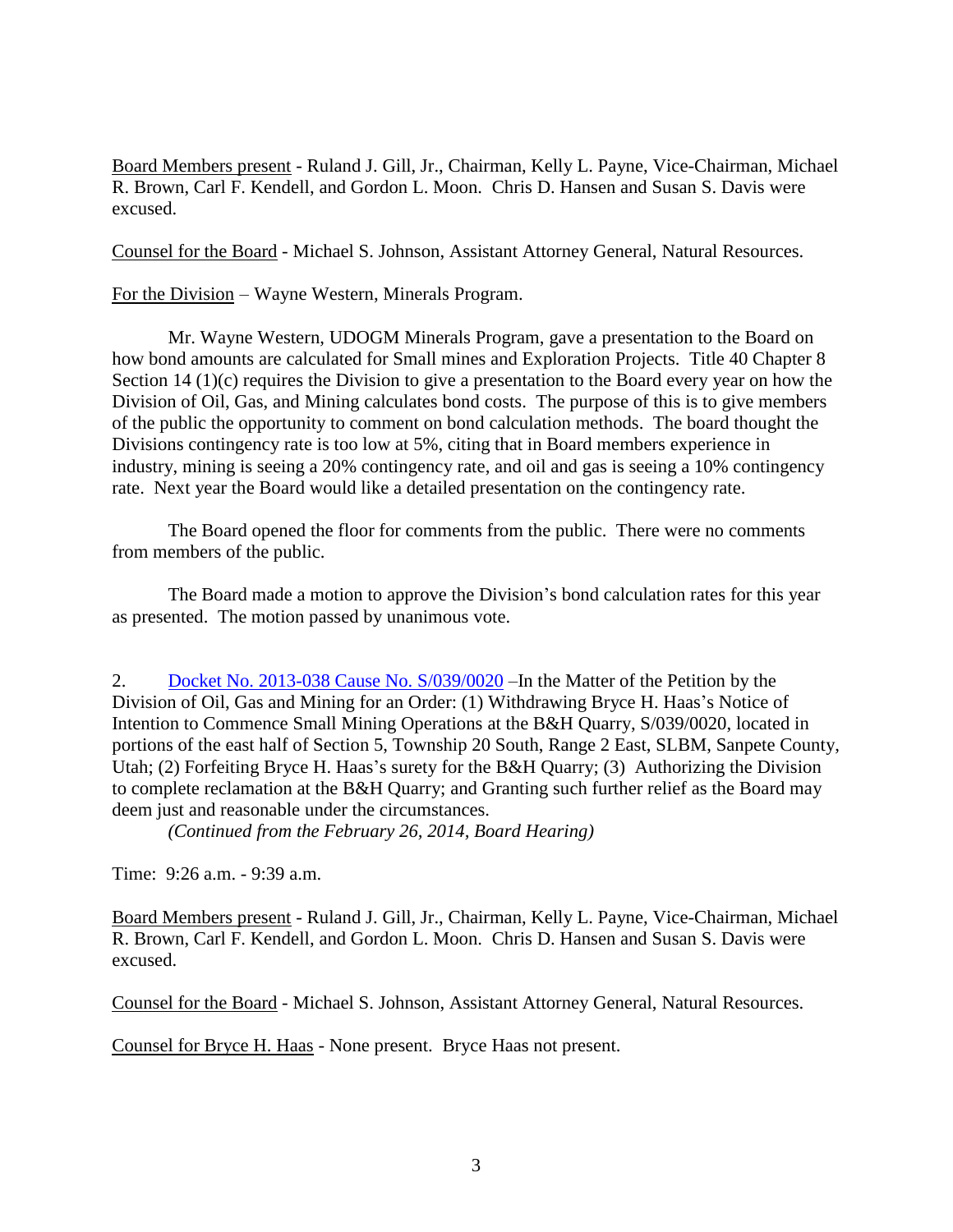Counsel for the Division – Kassidy J. Wallin, Assistant Attorney General, Natural Resources. Witness: Peter Brinton, and Paul Baker.

The Board granted the relief as requested by unanimous vote.

3. Docket No. [2014-004](http://ogm.utah.gov/amr/boardtemp/redesign/2014/03_mar/dockets/2014-004_272-03_berry.html) Cause No. 272-03 – In the Matter of the Request for Agency Action of BERRY PETROLEUM COMPANY for an Order establishing 40-acre drilling and spacing units for production of oil and gas from the Green River and Wasatch Formations underlying Sections 5 and 7 in Township 6 South, Range 4 West, USM, Duchesne County, Utah. *(Continued from the February 26, 2014, Board Hearing)*

Time: 9:39 a.m. - 9:40 a.m.

Board Members present - Ruland J. Gill, Jr., Chairman, Kelly L. Payne, Vice-Chairman, Michael R. Brown, Carl F. Kendell, and Gordon L. Moon. Chris D. Hansen and Susan S. Davis were excused.

Counsel for the Board - Michael S. Johnson, Assistant Attorney General, Natural Resources.

Counsel for Berry Petroleum Company – A. John Davis, and Mark L. Burghardt, Holland  $\&$ Hart, LLP. Not present.

Counsel for the Division – Douglas J. Crapo, Assistant Attorney General, Natural Resources.

This matter is continued to the April 23, 2014, Board Hearing.

4. Docket No. [2014-012](http://ogm.utah.gov/amr/boardtemp/redesign/2014/03_mar/dockets/2014-012_272-04_berry.html) Cause No. 272-04 – In the Matter of the Request for Agency Action of BERRY PETROLEUM COMPANY, LLC, a Wholly Owned Subsidiary of Linn Energy, LLC, as Successor in Interest to Berry Petroleum Company, for an Order Force-Pooling the Interests of all Owners Refusing or Failing to Bear Their Proportionate Share of the Costs of Drilling and Operating the Drilling and Spacing Units Located in Sections 5 and 7 in Township 6 South, Range 4 West, USM, Duchesne County, Utah.

*(Continued from the February 26, 2014, Board Hearing)*

Time: 9:40 a.m. - 9:40 a.m.

Board Members present - Ruland J. Gill, Jr., Chairman, Kelly L. Payne, Vice-Chairman, Michael R. Brown, Carl F. Kendell, and Gordon L. Moon. Chris D. Hansen and Susan S. Davis were excused.

Counsel for the Board - Michael S. Johnson, Assistant Attorney General, Natural Resources.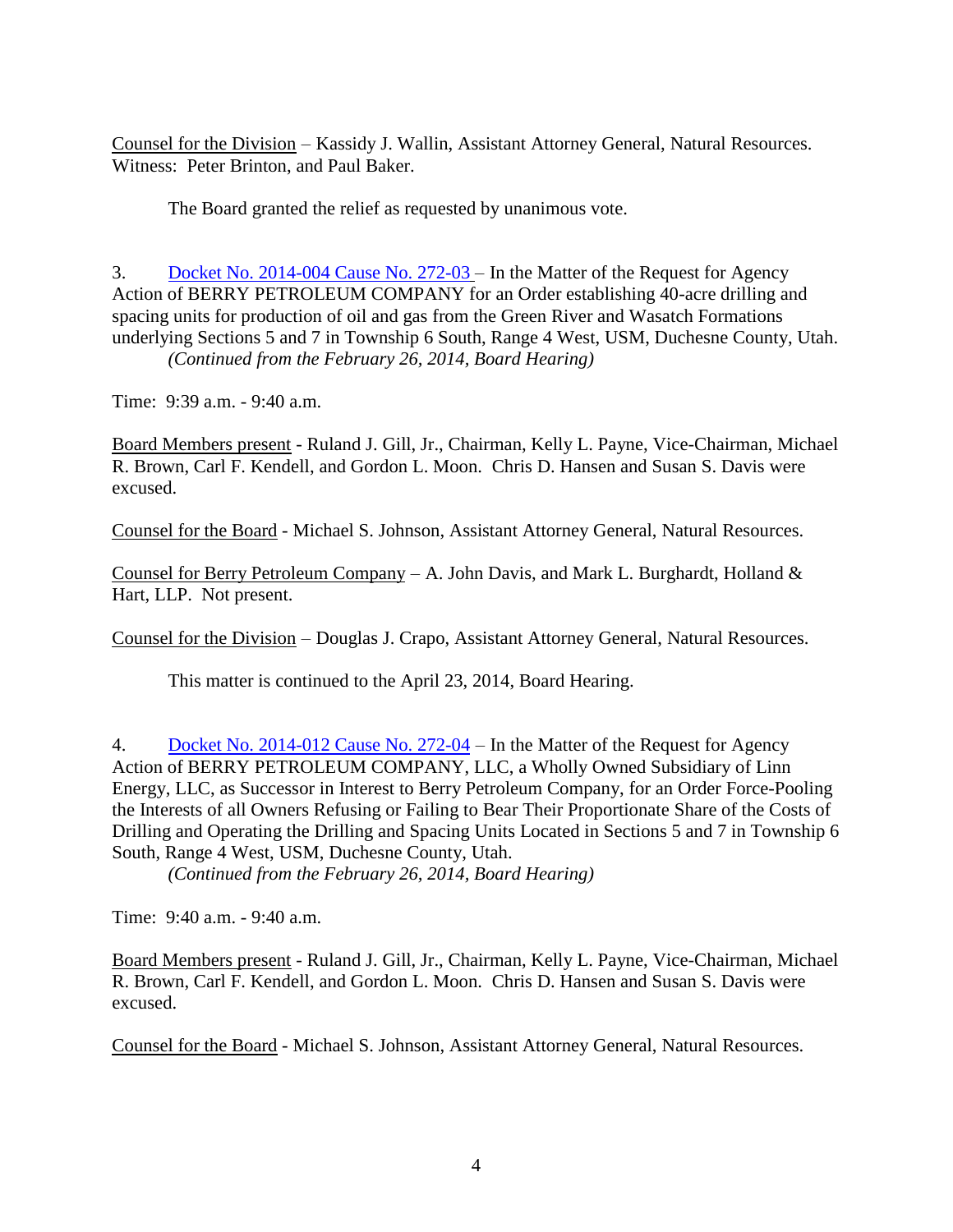Counsel for Berry Petroleum Company – A. John Davis, and Mark L. Burghardt, Holland  $\&$ Hart, LLP. Not present.

Counsel for the Division – Douglas J. Crapo, Assistant Attorney General, Natural Resources.

This matter is continued to the April 23, 2014, Board Hearing.

5. Docket No. [2014-010](http://ogm.utah.gov/amr/boardtemp/redesign/2014/03_mar/dockets/2014-010_139-115_newfield.html) Cause No. 139-115 – In the Matter of the Request for Agency Action of NEWFIELD PRODUCTION COMPANY for an Order Pooling all Interests in Five Drilling Units Established by the Board's Orders Entered in Causes Nos. 139-8 and 139-90 in Sections 7, 9, and 28, Township 3 South, Range 2 West, and Sections 8 and 12, Township 3 South, Range 3 West, U.S.M., Duchesne County.

*(Continued from the February 26, 2014, Board Hearing. The Board will hear portions of the Request involving the Nickerson #6-28-3-2W Well, and the Odekirk #11-12-3-3W Well)*

Time: 9:40 a.m. - 9:41 a.m.

Board Members present - Ruland J. Gill, Jr., Chairman, Kelly L. Payne, Vice-Chairman, Michael R. Brown, Carl F. Kendell, and Gordon L. Moon. Chris D. Hansen and Susan S. Davis were excused.

Counsel for the Board - Michael S. Johnson, Assistant Attorney General, Natural Resources.

Counsel for Newfield Production Company – Thomas W. Clawson, Van Cott Bagley Cornwall & McCarthy. Not present.

Counsel for the Division – Douglas J. Crapo, Assistant Attorney General, Natural Resources.

This matter is continued to the May 28, 2014, Board Hearing.

6. Docket No. [2014-013](http://ogm.utah.gov/amr/boardtemp/redesign/2014/03_mar/dockets/2014-013_281-01_quaneco.html) Cause No. 281-01 – In the Matter of the Notice of Agency Action for an Order forfeiting to the State of Utah all Interests in the Certificate of Deposit #8517289131 in the amount of \$40,000.00 being held by Wells Fargo Bank for and on behalf of the State of Utah; and forfeiting to the State of Utah the Surety Bond OKC605213 in the amount of \$80,000.00 provided by American Safety Casualty Insurance Company; and directing the Division to use the sums forfeited for the plugging and abandonment of the following wells operated by Quaneco LLC: Crane 4-4; Crane 12-4; Stacey Hollow 14-35; Murphy Ridge 1-32; and Crane 16-4 Located in Rich County, Utah.

Time: 9:41 a.m. - 9:42 a.m.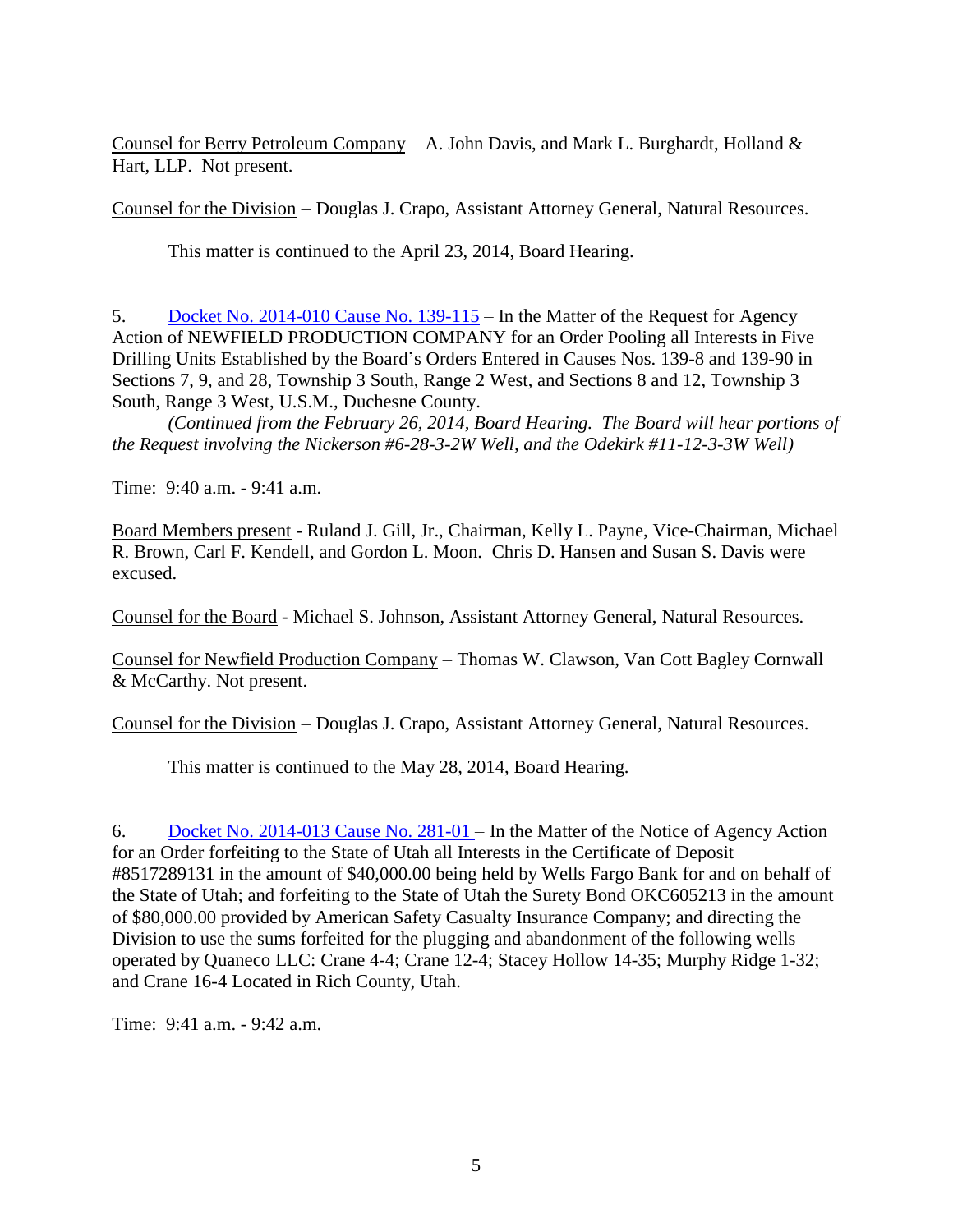Board Members present - Ruland J. Gill, Jr., Chairman, Kelly L. Payne, Vice-Chairman, Michael R. Brown, Carl F. Kendell, and Gordon L. Moon. Chris D. Hansen and Susan S. Davis were excused.

Counsel for the Board - Michael S. Johnson, Assistant Attorney General, Natural Resources.

Counsel for Quaneco LLC – Not present.

Counsel for the Division – Kassidy J. Wallin, Assistant Attorney General, Natural Resources.

This matter is continued to the June 25, 2014, Board Hearing.

7. Docket No. [2014-014](http://ogm.utah.gov/amr/boardtemp/redesign/2014/03_mar/dockets/2014-014_282-01_magnum.html) Cause No. 282-01 – In the Matter of the Request for Agency Action of MAGNUM NGLS SOLUTION MINING, LLC, for an Order authorizing operation of Underground Natural Gas Liquids Storage Caverns underlying portions of Sections 22, 23, 26 and 27 of Township 15 South, Range 7 West, S.L.M., Millard County Utah.

Time: 9:42 a.m. - 11:17 a.m.

Board Members present - Ruland J. Gill, Jr., Chairman, Kelly L. Payne, Vice-Chairman, Michael R. Brown, Carl F. Kendell, and Gordon L. Moon. Chris D. Hansen and Susan S. Davis were excused.

Counsel for the Board - Michael S. Johnson, Assistant Attorney General, Natural Resources.

Counsel for Magnum NGLS Solution Mining, LLC – J. Craig Smith and Kathryn J. Steffey, Smith Hartvigsen, PLLC. Witnesses: Sam Quigley, Tiffany James, and Tom Eyermann.

Counsel for the Division – Douglas J. Crapo, Assistant Attorney General, Natural Resources. Witnesses: John Rogers.

SITLA - John Andrews

Division of Water Quality - Candace Cady

The Division supports the Petitioner's Request. The Board approved the operation of the facility as proposed by unanimous vote.

8. Docket No. [2014-015](http://ogm.utah.gov/amr/boardtemp/redesign/2014/03_mar/dockets/2014-015_142-12_qep.html) Cause No. 142-12 – In the Matter of the Request for Agency Action of QEP ENERGY COMPANY for an Order establishing a 320-acre drilling and spacing unit for a single horizontal well, the OP 4G-12-7-20 WELL, for production of oil and gas from the Green River Formation underlying the W½ of Section 12 in Township 7 South, Range 20 East, SLM, Uintah County, Utah.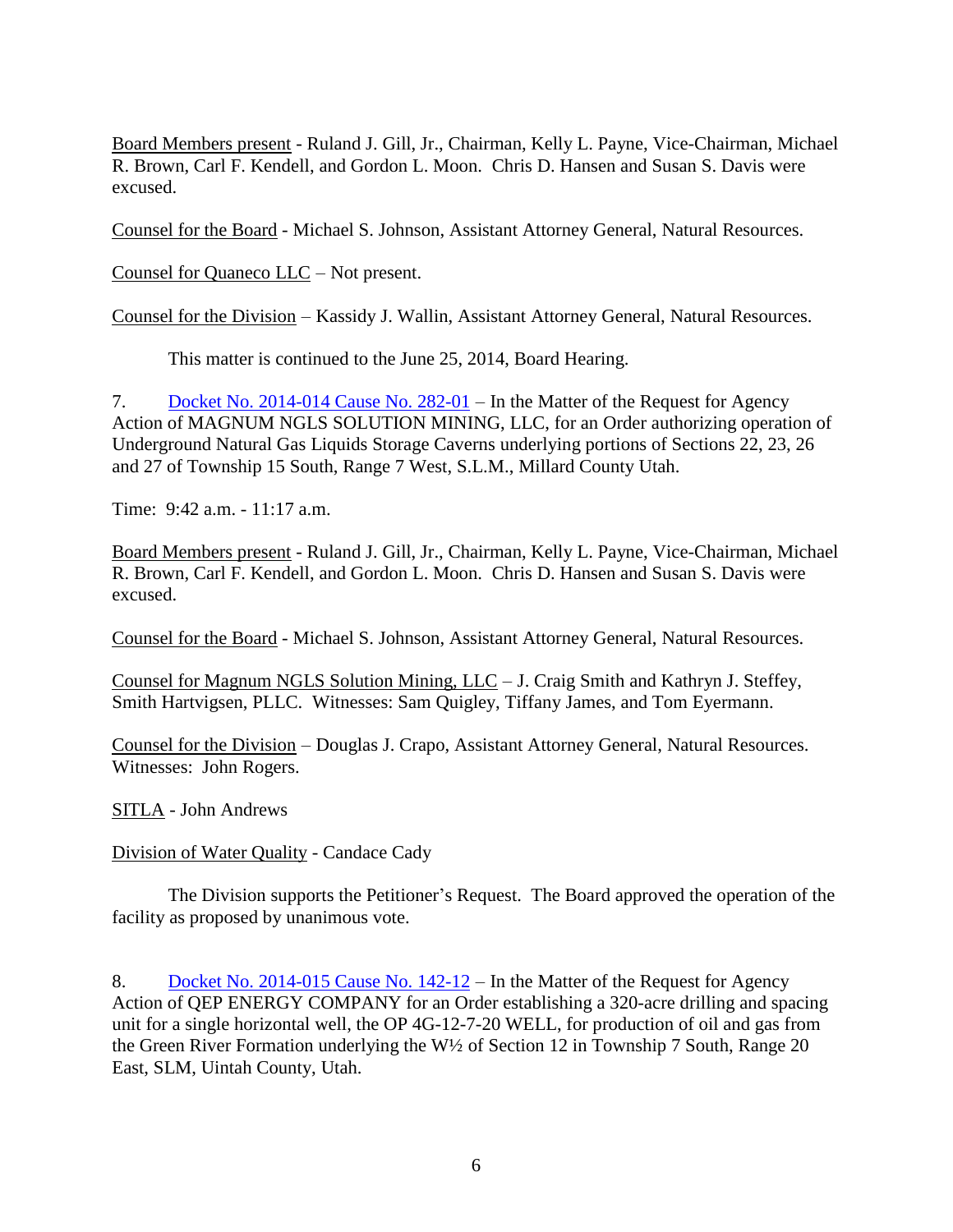Time: 11:33 a.m. - 11:34 a.m.

Board Members present - Ruland J. Gill, Jr., Chairman, Kelly L. Payne, Vice-Chairman, Michael R. Brown, Carl F. Kendell, and Gordon L. Moon. Chris D. Hansen and Susan S. Davis were excused.

Counsel for the Board - Michael S. Johnson, Assistant Attorney General, Natural Resources.

Counsel for QEP Energy Company – William E. Ward and Mark L. Burghardt, Holland & Hart, LLP. Not present.

Counsel for the Division – Douglas J. Crapo, Assistant Attorney General, Natural Resources.

This matter is continued to the April 23, 2014, Board Hearing.

9. Docket No. 2014-016 Cause No. [M/041/0009](http://ogm.utah.gov/amr/boardtemp/redesign/2014/03_mar/dockets/2014-016_m0410009_georgia-pacific.html) – In the Matter of the Notice of Agency Action of the DIVISION OF OIL, GAS, AND MINING for an Order: (1) Forfeiting Georgia-Pacific Gypsum LLC's letter of credit for the Georgia-Pacific Gypsum Quarry, M/041/0009, located in Sevier County, Utah; and (2) Authorizing the Division to take all other actions necessary to enforce and collect the amount of liability.

Time: 11:34 a.m. - 11:35 a.m.

Board Members present - Ruland J. Gill, Jr., Chairman, Kelly L. Payne, Vice-Chairman, Michael R. Brown, Carl F. Kendell, and Gordon L. Moon. Chris D. Hansen and Susan S. Davis were excused.

Counsel for the Board - Michael S. Johnson, Assistant Attorney General, Natural Resources.

Counsel for Georgia-Pacific Gypsum LLC – Not present.

Counsel for the Division – Kassidy J. Wallin, Assistant Attorney General, Natural Resources.

This matter is withdrawn without prejudice.

The hearing was adjourned at 11:35 a.m.

Copies of the agenda are available at [www.ogm.utah.gov](http://www.ogm.utah.gov/) and at the administrative offices. Pursuant to the Americans with Disabilities Act, persons requiring auxiliary communicative aids and services to enable them to participate in this hearing should call Julie Ann Carter at (801) 538-5277, at least three working days prior to the hearing. One or more members of the Board may participate electronically pursuant to R641- 100-600. The specified meeting location would serve as the anchor location for participation by the public.